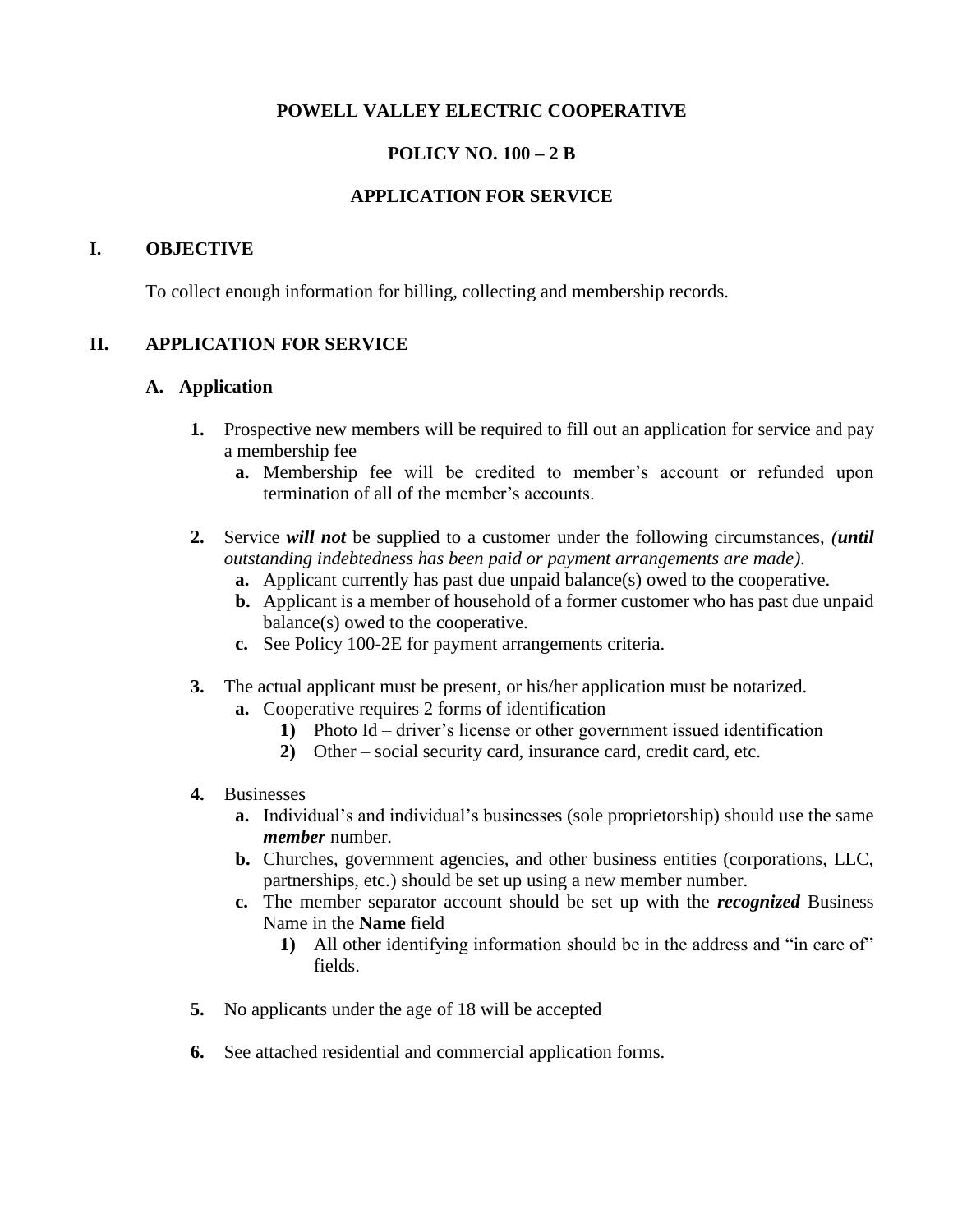#### **B. Account Responsibility / Authority**

- **1.** Individual(s) signing the application form will be responsible for payment of account and have authority to make account changes.
	- **a.** Both husband and wife must sign the application for each to have account authority.
	- **b.** A maximum of 2 individuals may establish a joint residential account.
- **2.** Any changes on an account such as mailing address, "in care of" contact, etc. or disconnects, or other connects under the same member #, must be authorized by the account owner or duly designated representative.
	- **a.** Cooperative personnel will verify the person making the request.
		- **1)** Validate ID's or account information, if in person
		- **2)** Validate pertinent account information, if by phone *(last 4 digits of SS #, address, etc).*
	- **b.** Churches and businesses can specify an "in care of" recipient upon application
		- **1)** New "in care of" recipients must confirm responsibility and pertinent account information before address change is made
- **3.** In the event of death of a sole account owner
	- **a.** The account name should be noted as an estate and the service may continue as long as the estate is making timely payments during the estate settlement period.
		- **1)** At the end of the estate settlement period, the account must be disconnected and/or put in new customer's name.
	- **b.** If no notification is made and the cooperative becomes aware of the account owner's death, the account will be subject to disconnection with prior notification.
		- **1)** Current consumer can transfer service into his/her name, subject to credit requirements.
		- **2)** Surviving Spouse needs to put it in their name
- **4.** Business changes ownership
	- **a.** Business must apply as a new applicant
- **C.** New Members will be given the following:
	- **1.** Member Handbook
	- **2.** Information Brochures
		- **a.** Details of cooperative services and programs offered
		- **b.** Cooperative website *[\(www.pve.coop\)](http://www.pve.coop/)* where additional information can be found
			- **1)** Retail rate cards
			- **2)** Member's account history, once a login is established
			- **3)** Other cooperative information as updated.